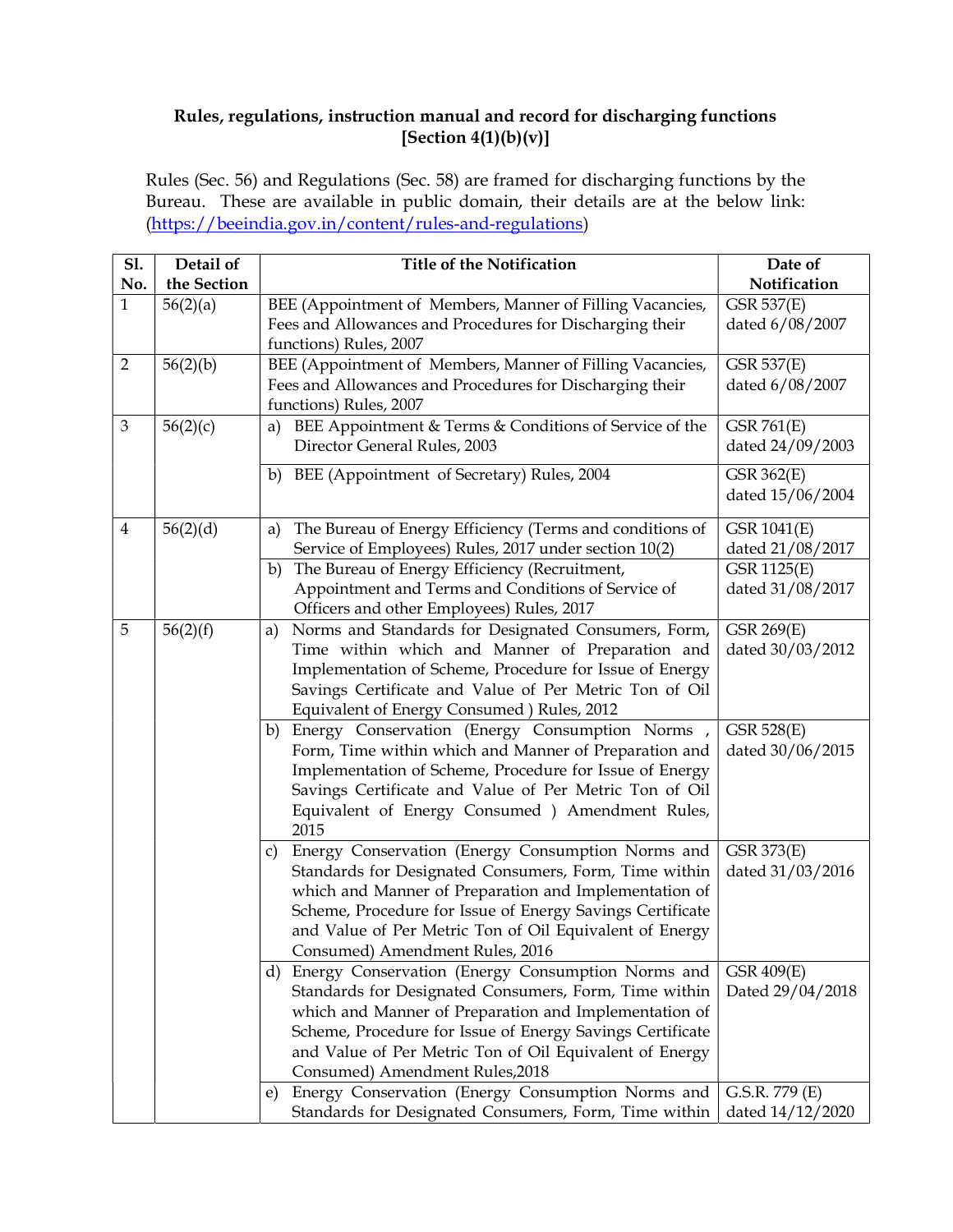|    |             | which and Manner of Preparation and Implementation of<br>Scheme, Procedure for Issue of Energy Savings Certificate<br>and Value of Per Metric Ton of Oil Equivalent of Energy                                                                                                                                                        |                                       |
|----|-------------|--------------------------------------------------------------------------------------------------------------------------------------------------------------------------------------------------------------------------------------------------------------------------------------------------------------------------------------|---------------------------------------|
|    |             | Consumed) Amendment Rules, 2020                                                                                                                                                                                                                                                                                                      |                                       |
| 6  | 56(2)(g)    | Norms and Standards for Designated Consumers, Form,<br>a)<br>Time within which and Manner of Preparation and<br>Implementation of Scheme, Procedure for Issue of Energy<br>Savings Certificate and Value of Per Metric Ton of Oil<br>Equivalent of Energy Consumed ) Rules, 2012                                                     | GSR 269(E)<br>dated 30/03/2012        |
|    |             | Energy Conservation (Energy Consumption Norms,<br>b)<br>Form, Time within which and Manner of Preparation and<br>Implementation of Scheme, Procedure for Issue of Energy<br>Savings Certificate and Value of Per Metric Ton of Oil<br>Equivalent of Energy Consumed ) Amendment Rules,<br>2015                                       | <b>GSR 528(E)</b><br>dated 30/06/2015 |
|    |             | Energy Conservation (Energy Consumption Norms and<br>C)<br>Standards for Designated Consumers, Form, Time within<br>which and Manner of Preparation and Implementation of<br>Scheme, Procedure for Issue of Energy Savings Certificate<br>and Value of Per Metric Ton of Oil Equivalent of Energy<br>Consumed) Amendment Rules, 2016 | GSR 373(E)<br>dated 31/03/2016        |
|    |             | Energy Conservation (Energy Consumption Norms and<br>d)<br>Standards for Designated Consumers, Form, Time within<br>which and Manner of Preparation and Implementation of<br>Scheme, Procedure for Issue of Energy Savings Certificate<br>and Value of Per Metric Ton of Oil Equivalent of Energy<br>Consumed) Amendment Rules, 2018 | <b>GSR 409(E)</b><br>Dated 29/04/2018 |
|    |             | Energy Conservation (Energy Consumption Norms and<br>e)<br>Standards for Designated Consumers, Form, Time within<br>which and Manner of Preparation and Implementation of<br>Scheme, Procedure for Issue of Energy Savings Certificate<br>and Value of Per Metric Ton of Oil Equivalent of Energy<br>Consumed) Amendment Rules, 2020 | G.S.R. 779 (E)<br>dated $14/12/2020$  |
| 7  | $56(2)$ (h) | Energy Conservation (Form & Manner & Time for Furnishing<br>Information with regard to Energy Consumed 9and Action<br>Taken on Recommendations of Accredited Energy Auditor)<br><b>Rules</b> , 2008                                                                                                                                  | GSR 486(E)<br>dated 26/06/2008        |
| 8  | 56(2)(i)    | Energy Conservation (The Form & Manner for Submission<br>a)<br>of Report on the Status of Energy Consumption by the<br>Designated Consumers) Rules, 2007                                                                                                                                                                             | <b>GSR 174(E)</b><br>dated 02/03/2007 |
|    |             | Energy Conservation (The Form & Manner for<br>b)<br>Submission of Report on the Status of Energy<br>Consumption by the Designated Consumers)<br>Amendment Rules, 2015                                                                                                                                                                | GSR 891(E)<br>dated $19/11/2015$      |
| 9  | 56(2)(j)    | Energy Conservation(Minimum Qualification for Energy<br>Auditors, Energy Auditors (Building) and Energy Managers)<br>Rules, 2020                                                                                                                                                                                                     | G.S.R. 607(E)<br>Dated 28/09/2020     |
| 10 | 56(2)(k)    | Norms and Standards for Designated Consumers, Form,<br>a)<br>Time within which and Manner of Preparation and                                                                                                                                                                                                                         | dated 30/03/2012<br>GSR 269(E)        |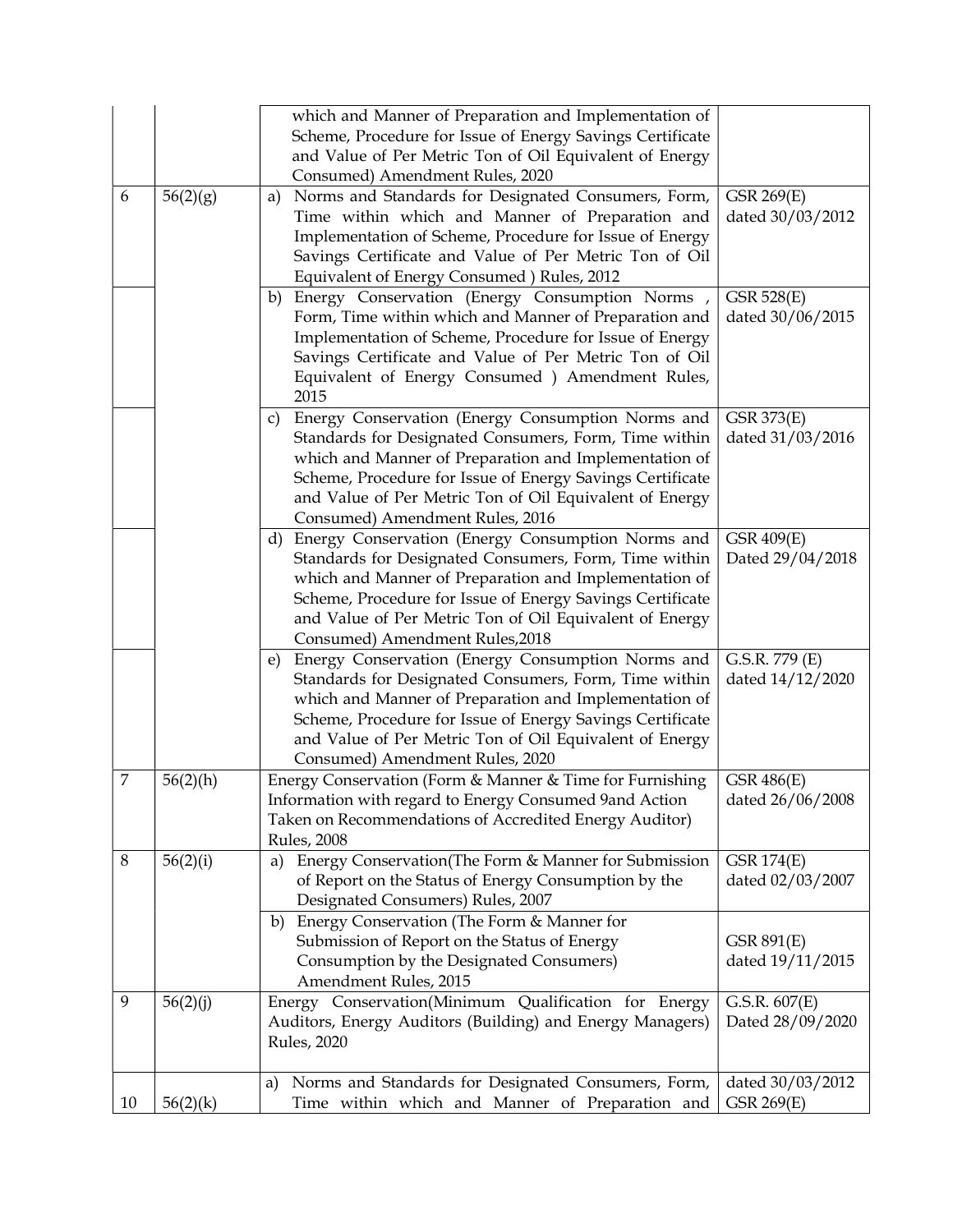|    |           |    | Implementation of Scheme, Procedure for Issue of Energy<br>Savings Certificate and Value of Per Metric Ton of Oil |                                |
|----|-----------|----|-------------------------------------------------------------------------------------------------------------------|--------------------------------|
|    |           |    | Equivalent of Energy Consumed ) Rules, 2012                                                                       |                                |
|    |           |    | b) Energy Conservation (Energy Consumption Norms,                                                                 | GSR 528(E)                     |
|    |           |    | Form, Time within which and Manner of Preparation and                                                             | dated 30/06/2015               |
|    |           |    | Implementation of Scheme, Procedure for Issue of Energy                                                           |                                |
|    |           |    | Savings Certificate and Value of Per Metric Ton of Oil                                                            |                                |
|    |           |    | Equivalent of Energy Consumed ) Amendment Rules, 2015                                                             |                                |
|    |           |    | c) Energy Conservation (Energy Consumption Norms and                                                              | GSR 373(E)                     |
|    |           |    | Standards for Designated Consumers, Form, Time within                                                             | dated 31/03/2016               |
|    |           |    | which and Manner of Preparation and Implementation of                                                             |                                |
|    |           |    | Scheme, Procedure for Issue of Energy Savings Certificate                                                         |                                |
|    |           |    | and Value of Per Metric Ton of Oil Equivalent of Energy                                                           |                                |
|    |           |    | Consumed) Amendment Rules, 2016                                                                                   |                                |
|    |           |    | d) Energy Conservation (Energy Consumption Norms and                                                              | <b>GSR 409(E)</b>              |
|    |           |    | Standards for Designated Consumers, Form, Time within                                                             | Dated 29/04/2018               |
|    |           |    | which and Manner of Preparation and Implementation of                                                             |                                |
|    |           |    | Scheme, Procedure for Issue of Energy Savings Certificate                                                         |                                |
|    |           |    | and Value of Per Metric Ton of Oil Equivalent of Energy                                                           |                                |
|    |           |    | Consumed) Amendment Rules, 2018                                                                                   |                                |
|    |           | e) | Energy Conservation (Energy Consumption Norms and                                                                 | G.S.R. 779 (E)                 |
|    |           |    | Standards for Designated Consumers, Form, Time within                                                             | dated 14/12/2020               |
|    |           |    | which and Manner of Preparation and Implementation of                                                             |                                |
|    |           |    | Scheme, Procedure for Issue of Energy Savings Certificate                                                         |                                |
|    |           |    | and Value of Per Metric Ton of Oil Equivalent of Energy                                                           |                                |
|    |           |    | Consumed) Amendment Rules, 2020                                                                                   |                                |
| 11 | 56(2)(1)  | a) | The Energy Conservation Building Code Rules, 2018                                                                 | <b>GSR 168(E)</b>              |
|    |           |    |                                                                                                                   | dated 13/02/2018               |
| 12 | 56(2)(1a) |    | a) Norms and Standards for Designated Consumers, Form,                                                            | GSR 269(E)                     |
|    |           |    | Time within which and Manner of Preparation and                                                                   | dated 30/03/2012               |
|    |           |    | Implementation of Scheme, Procedure for Issue of Energy                                                           |                                |
|    |           |    | Savings Certificate and Value of Per Metric Ton of Oil                                                            |                                |
|    |           |    | Equivalent of Energy Consumed ) Rules, 2012                                                                       |                                |
|    |           | b) | Energy Conservation (Energy Consumption Norms, Form,<br>Time within which and Manner of Preparation and           | GSR 528(E)<br>dated 30/06/2015 |
|    |           |    |                                                                                                                   |                                |
|    |           |    | Implementation of Scheme, Procedure for Issue of Energy                                                           |                                |
|    |           |    | Savings Certificate and Value of Per Metric Ton of Oil<br>Equivalent of Energy Consumed ) Amendment Rules, 2015   |                                |
|    |           |    | c) Energy Conservation (Energy Consumption Norms and                                                              | GSR 373(E)                     |
|    |           |    | Standards for Designated Consumers, Form, Time within                                                             | dated 31/03/2016               |
|    |           |    | which and Manner of Preparation and Implementation of                                                             |                                |
|    |           |    | Scheme, Procedure for Issue of Energy Savings Certificate                                                         |                                |
|    |           |    | and Value of Per Metric Ton of Oil Equivalent of Energy                                                           |                                |
|    |           |    | Consumed) Amendment Rules, 2016                                                                                   |                                |
|    |           |    | d) Energy Conservation (Energy Consumption Norms and                                                              | <b>GSR 409(E)</b>              |
|    |           |    | Standards for Designated Consumers, Form, Time within                                                             | Dated 29/04/2018               |
|    |           |    | which and Manner of Preparation and Implementation of                                                             |                                |
|    |           |    | Scheme, Procedure for Issue of Energy Savings Certificate                                                         |                                |
|    |           |    | and Value of Per Metric Ton of Oil Equivalent of Energy                                                           |                                |
|    |           |    | Consumed) Amendment Rules, 2018                                                                                   |                                |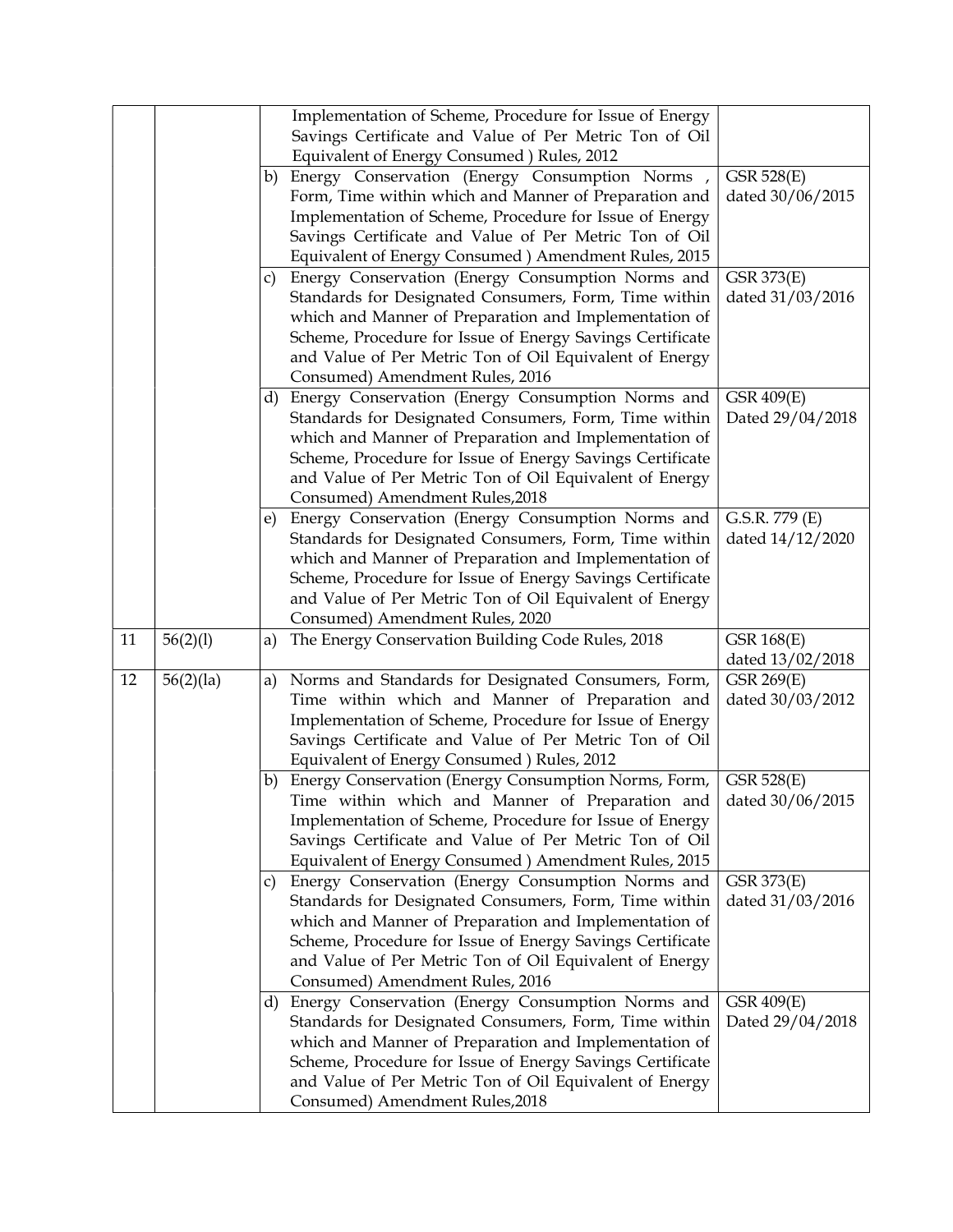| 13 | 56(2)(1) | e) Energy Conservation (Energy Consumption Norms and<br>Standards for Designated Consumers, Form, Time within<br>which and Manner of Preparation and Implementation of<br>Scheme, Procedure for Issue of Energy Savings Certificate<br>and Value of Per Metric Ton of Oil Equivalent of Energy<br>Consumed) Amendment Rules, 2020<br>Norms and Standards for Designated Consumers, Form,<br>a)<br>Time within which and Manner of Preparation and<br>Implementation of Scheme, Procedure for Issue of Energy<br>Savings Certificate and Value of Per Metric Ton of Oil<br>Equivalent of Energy Consumed ) Rules, 2012 | G.S.R. 779 (E)<br>dated $14/12/2020$<br>GSR 269(E)<br>dated 30/03/2012 |
|----|----------|-----------------------------------------------------------------------------------------------------------------------------------------------------------------------------------------------------------------------------------------------------------------------------------------------------------------------------------------------------------------------------------------------------------------------------------------------------------------------------------------------------------------------------------------------------------------------------------------------------------------------|------------------------------------------------------------------------|
|    |          | b) Energy Conservation (Energy Consumption Norms,<br>Form, Time within which and Manner of Preparation and<br>Implementation of Scheme, Procedure for Issue of Energy<br>Savings Certificate and Value of Per Metric Ton of Oil<br>Equivalent of Energy Consumed ) Amendment Rules, 2015                                                                                                                                                                                                                                                                                                                              | GSR 528(E)<br>dated 30/06/2015                                         |
|    |          | Energy Conservation (Energy Consumption Norms and<br>$\mathsf{C}$<br>Standards for Designated Consumers, Form, Time within<br>which and Manner of Preparation and Implementation of<br>Scheme, Procedure for Issue of Energy Savings Certificate<br>and Value of Per Metric Ton of Oil Equivalent of Energy<br>Consumed) Amendment Rules, 2016                                                                                                                                                                                                                                                                        | GSR 373(E)<br>dated 31/03/2016                                         |
|    |          | d) Energy Conservation (Energy Consumption Norms and<br>Standards for Designated Consumers, Form, Time within<br>which and Manner of Preparation and Implementation of<br>Scheme, Procedure for Issue of Energy Savings Certificate<br>and Value of Per Metric Ton of Oil Equivalent of Energy<br>Consumed) Amendment Rules, 2018                                                                                                                                                                                                                                                                                     | <b>GSR 409(E)</b><br>Dated 29/04/2018                                  |
|    |          | e) Energy Conservation (Energy Consumption Norms and<br>Standards for Designated Consumers, Form, Time within<br>which and Manner of Preparation and Implementation of<br>Scheme, Procedure for Issue of Energy Savings Certificate<br>and Value of Per Metric Ton of Oil Equivalent of Energy<br>Consumed) Amendment Rules, 2020                                                                                                                                                                                                                                                                                     | G.S.R. 779 (E)<br>dated 14/12/2020                                     |
| 14 | 56(2)(m) | Energy Conservation (Inspection) Rules, 2019                                                                                                                                                                                                                                                                                                                                                                                                                                                                                                                                                                          | GSR 13(E)<br>dated 07/01/2019                                          |
| 15 | 56(2)(n) | The BEE (The Form and Time for Preparation of Budget)<br><b>Rules</b> , 2015                                                                                                                                                                                                                                                                                                                                                                                                                                                                                                                                          | <b>GSR 980(E)</b><br>dated $17/12/2015$                                |
| 16 | 56(2)(o) | a) BEE (Annual Report) Rules, 2005                                                                                                                                                                                                                                                                                                                                                                                                                                                                                                                                                                                    | <b>GSR 317(E)</b><br>dated 05/09/2005<br><b>GSR 296</b>                |
|    |          | BEE (Annual Report) Amendment Rules, 2006<br>b)                                                                                                                                                                                                                                                                                                                                                                                                                                                                                                                                                                       | dated 29/11/2006                                                       |
| 17 | 56(2)(p) | BEE(Form of Annual Statement of Accounts & Records)<br><b>Rules</b> , 2007                                                                                                                                                                                                                                                                                                                                                                                                                                                                                                                                            | <b>GSR 173(E)</b><br>dated 28/02/2007                                  |
| 18 | 56(2)(q) | Energy Conservation (Manner of Holding Inquiry) Rules,<br>a)<br>2009                                                                                                                                                                                                                                                                                                                                                                                                                                                                                                                                                  | <b>GSR 25</b><br>dated 25/02/2009                                      |
|    |          | Energy Conservation (Manner of Holding Inquiry)<br>b)<br>Amendment Rules, 2010                                                                                                                                                                                                                                                                                                                                                                                                                                                                                                                                        | <b>GSR 139</b>                                                         |
| 19 | 56(2)(r) | The Appellate Tribunal for Energy Conservation (Procedure,                                                                                                                                                                                                                                                                                                                                                                                                                                                                                                                                                            | dated 25/08/2010<br>GSR 510(E)                                         |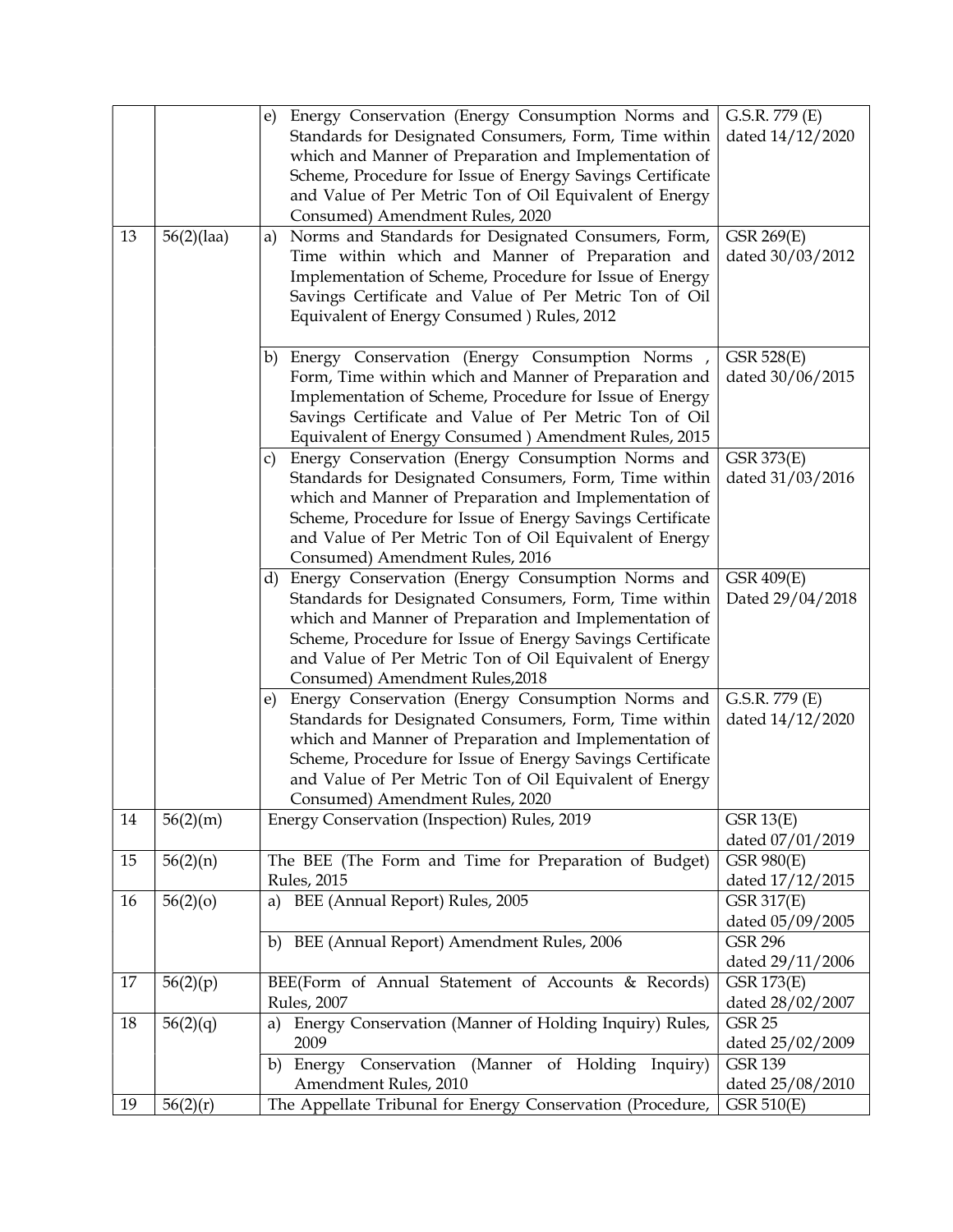| Form, Fee and Record of Proceedings) Rules, 2012 | Dated 28.06.2011 |
|--------------------------------------------------|------------------|

## Details of Regulations notified in the Official Gazette

| Sl.<br>N <sub>0</sub> | Details of<br>the Section | Details of Regulations notified in the Official Gazette<br>Title of the Notification                                                                                                          | Date on which<br>Notified                                                                                      |
|-----------------------|---------------------------|-----------------------------------------------------------------------------------------------------------------------------------------------------------------------------------------------|----------------------------------------------------------------------------------------------------------------|
| $\mathbf{1}$          | 58(2)(a)                  | Bureau of Energy Efficiency (Procedure for Conduct of<br>Business of the Governing Council), Regulations, 2005                                                                                | $F.No. 02-11(1)/03-$<br><b>BEE</b><br>Dtd. 02/09/2005                                                          |
| $\overline{2}$        | 58(2)(b)                  | Efficiency (Advisory Committee),<br>of<br>Energy<br>Bureau<br>Regulations, 2008                                                                                                               | F.No. 02/11(3)/<br><b>BEE</b><br>Dtd. 25/11/2008                                                               |
| 3                     | 58(2)(c)                  | BEE(Powers and Duties of Director-General of the Bureau)<br>Regulations, 2017 under clause (q) of sub-section 2 of section<br>13) Regulations, 2010                                           | $F.No02/11(60/05-$<br>BEE).<br>Dtd. 21/07/2017                                                                 |
| $\overline{4}$        | 58(2)(d)                  | Bureau of Energy Efficiency (Particulars & Manner of<br>a)<br>their Display on Labels of Tubular Fluorescent Lamps),<br>Regulations, 2018 And amending Regulations, 2020                      | No.<br>BEE/S&L/TFL/63<br>$/2017 - 18$<br>Dtd. 9/03/2018<br>and its<br>amendment<br>Dtd. 18/06/2020             |
|                       |                           | BEE (Particulars & Manner of their display on Labels of<br>b)<br>Self- ballasted LED Lamps) Regulations, 2017.                                                                                | F.No.<br>BEE/S&L/LED/<br>52/2017-18<br>Dtd 28.12.2017                                                          |
|                       |                           | Bureau of Energy Efficiency (Particulars & Manner of<br>C)<br>their Display on Labels of the Room Air-Conditioner All<br>Categories), Regulations, 2017-18                                    | No.<br>BEE/S&L/AC/37<br>/2017-18 Dtd.<br>29/11/2017                                                            |
|                       |                           | Bureau of Energy Efficiency (Particular and Manner of<br>d)<br>on Labels of Household Frost Free<br>their Display<br>Refrigerators)<br>Regulations,<br>2009<br>And<br>Amending<br>Regulations | $No.2/11(5)/03$ -<br>BEE.4<br>Dtd. 7/07/2009<br>Amendment I<br>Dtd.5/01/2010<br>Amendment II<br>Dtd. 8/05/2013 |
|                       |                           | BEE (Particulars & Manner of their display on Labels of<br>e)<br>Household Direct Cool Refrigerator) Regulations, 2016.                                                                       | F.No.<br>BEE/S&L/Ref./<br>70/2016-17<br>Dtd. 26/05/2016                                                        |
|                       |                           | Bureau of Energy Efficiency (Particulars & Manner of<br>$\mathbf{f}$<br>their Display on Labels Distribution<br>Transformers)<br>Regulations, 2009 And Amending Regulations                   | F. No. $2/11(5)/03$ -<br>BEE-<br>Dtd. 06/07/2009<br>and its                                                    |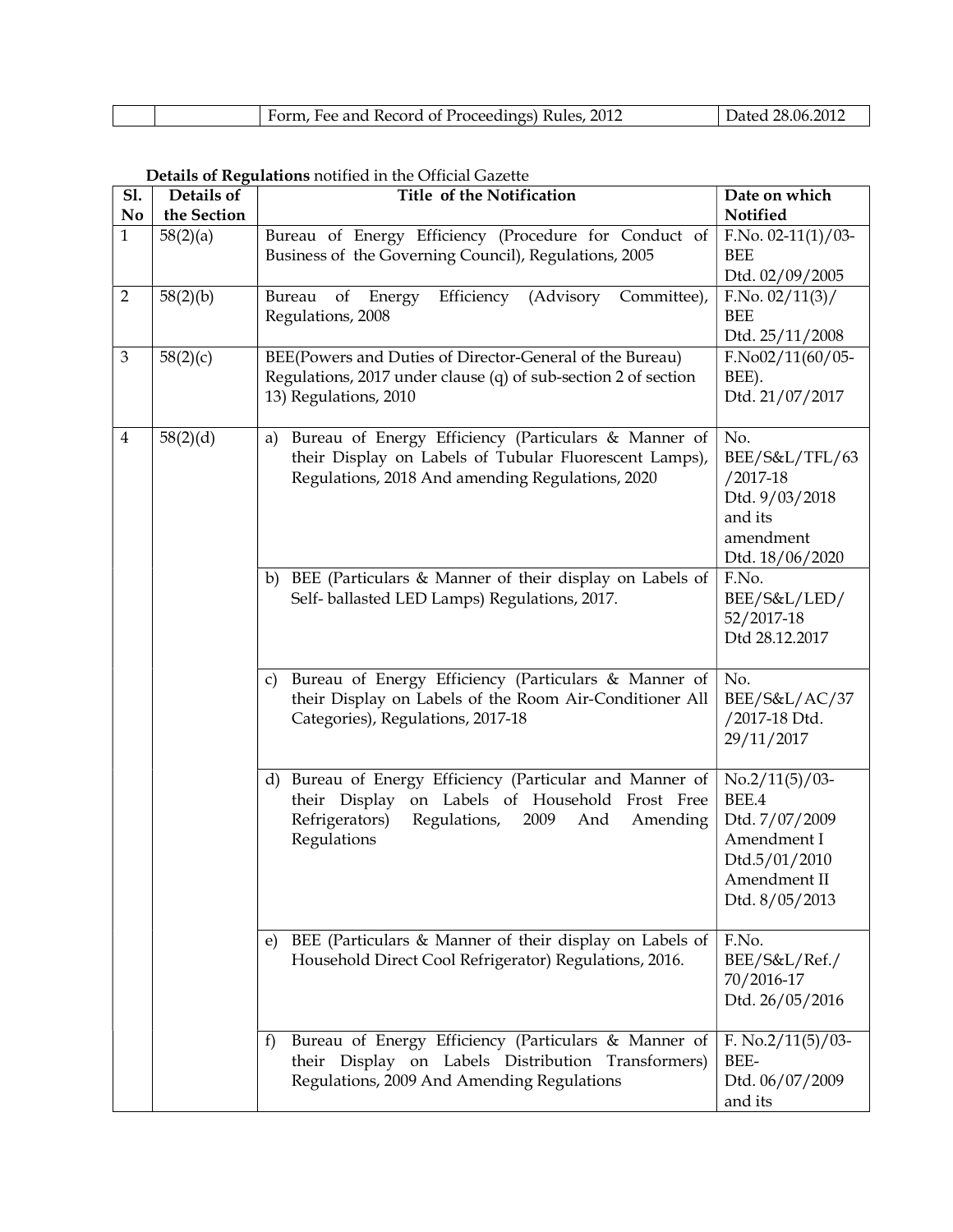|   |             |                                                                                                                                                                                               | amendment<br>Dtd. 05/01 2010                                                                                   |
|---|-------------|-----------------------------------------------------------------------------------------------------------------------------------------------------------------------------------------------|----------------------------------------------------------------------------------------------------------------|
|   |             | BEE (Particulars & Manner of their display on Labels of<br>g)<br>Stationary Storage Type Electric Water Heater)<br>Regulations, 2016                                                          | F.No.<br>BEE/S&L/Water<br>Heater/3/2015-16<br>Dtd.07.09.2016                                                   |
|   |             | BEE (Particulars & Manner of their display on Labels of<br>h)<br>Colour Television) Regulations, 2017.                                                                                        | F.No.<br>BEE/S&L/CTV/<br>02/2016-17<br>Dtd 26/05/2016                                                          |
| 5 | 58(2)(e)    | Auditor<br>BEE(Qualification<br>Accredited<br>for<br>&<br>Energy<br>Maintenance of their List) Regulations, 2010                                                                              | F.N. $02/11/(7)/09$ -<br>BEE<br>Dtd.31/03/<br>2010                                                             |
| 6 | 58(2)(f)    | for<br>BEE(Qualification<br>Accredited<br>Auditor<br>Energy<br>&Maintenance of their List) Regulations, 2010                                                                                  | F.N. $02/11/(7)/09$ -<br><b>BEE</b><br>Dtd.31/03/<br>2010                                                      |
| 7 | 58(2)(g)    | BEE(Manner and Intervals of time for conduct of Energy<br>Audit) Regulations, 2010.                                                                                                           | $2/11(6)/05$ -<br>F.No.<br><b>BEE</b><br>Dtd.28/04/<br>2010                                                    |
| 8 | $58(2)$ (h) | BEE(Certification of<br>Procedures for Energy Managers)<br>Regulations, 2010                                                                                                                  | F.No. $02/11(2)/07$ -<br><b>BEE</b><br>Dtd.<br>15/10/2010,                                                     |
| 9 | 58(2)(i)    | Bureau of Energy Efficiency (Particulars & Manner of<br>a)<br>their Display on Labels of Tubular Fluorescent Lamps),<br>Regulations, 2018 And amending Regulations, 2020                      | No.<br>BEE/S&L/TFL/63<br>$/2017 - 18$<br>Dtd. 9/03/2018<br>and its<br>amendment<br>Dtd. 18/06/2020             |
|   |             | BEE (Particulars & Manner of their display on Labels of<br>b)<br>Self- ballasted LED Lamps) Regulations, 2017.                                                                                | F.No.<br>BEE/S&L/LED/<br>52/2017-18<br>Dtd 28.12.2017                                                          |
|   |             | Bureau of Energy Efficiency (Particulars & Manner of<br>C)<br>their Display on Labels of the Room Air-Conditioner All<br>Categories), Regulations, 2017-18                                    | No.<br>BEE/S&L/AC/37<br>/2017-18 Dtd.<br>29/11/2017                                                            |
|   |             | Bureau of Energy Efficiency (Particular and Manner of<br>d)<br>their Display<br>on Labels of Household Frost Free<br>Refrigerators)<br>Regulations,<br>2009<br>And<br>Amending<br>Regulations | $No.2/11(5)/03$ -<br>BEE.4<br>Dtd. 7/07/2009<br>Amendment I<br>Dtd.5/01/2010<br>Amendment II<br>Dtd. 8/05/2013 |
|   |             | BEE (Particulars & Manner of their display on Labels of<br>e)<br>Household Direct Cool Refrigerator) Regulations, 2016.                                                                       | F.No.<br>BEE/S&L/Ref./<br>70/2016-17                                                                           |